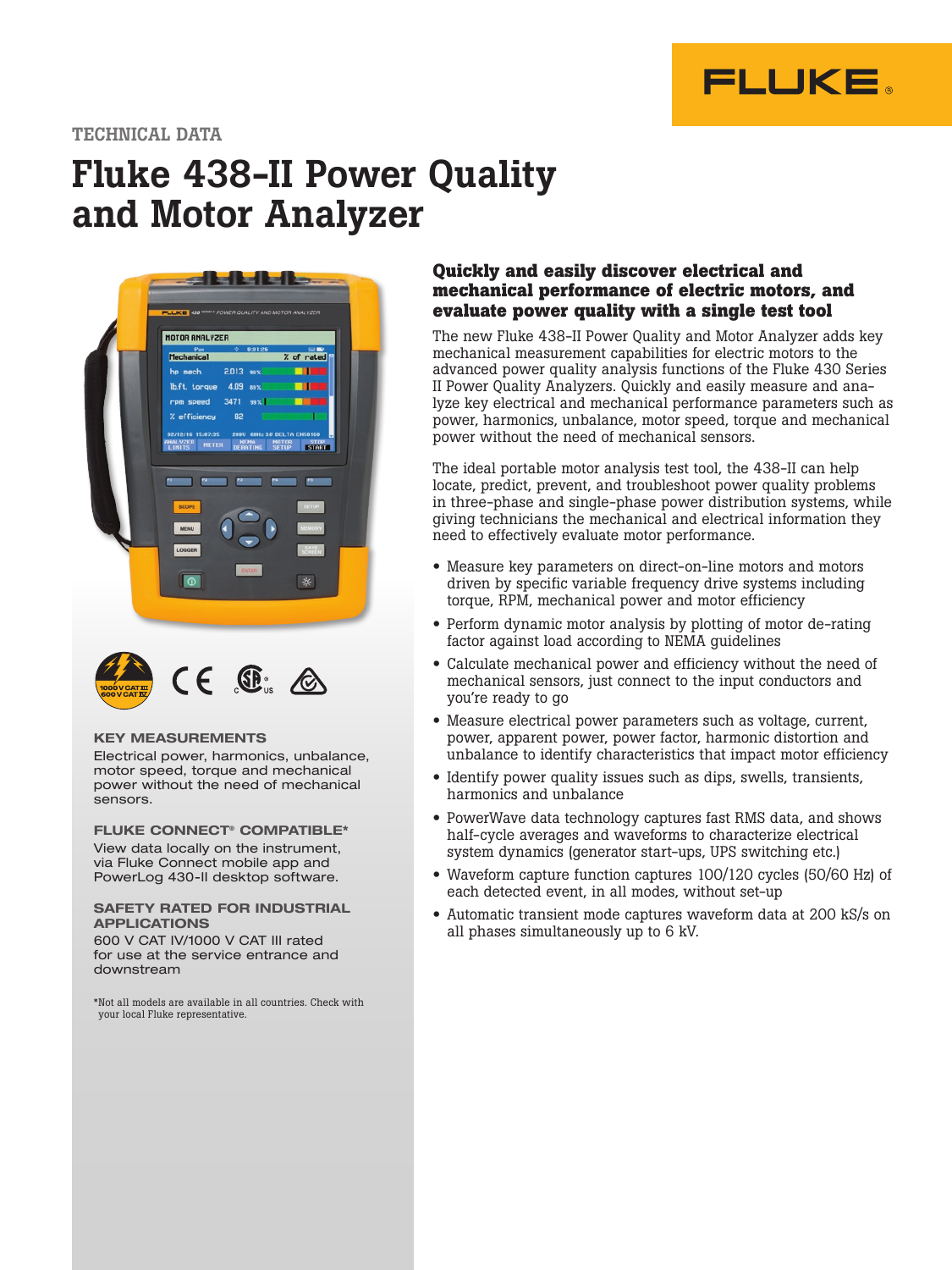

#### **Fluke 438-II mechanical metering functions**

#### **Motor torque**

Calculates the amount of rotational force (displayed in lb.ft or Nm) developed by a motor and transmitted to a driven mechanical load. The motor torque is the single most critical variable that characterizes the instantaneous mechanical performance of rotating equipment driven by electric motors.

#### **Motor speed**

Provides the instantaneous motor shaft rotational speed. Combined with the motor torque, motor speed provides a snapshot of the mechanical performance of rotating equipment driven by electric motors.

#### **Motor mechanical load**

Measures the actual mechanical power (displayed in hp or kW) produced by motors and provides a direct link to overloading conditions without simply basing it on the motor current.

#### **Motor efficiency**

Shows the effectiveness of each motor within a machine, assembly line, plant, and/or facility in converting electric power to useful mechanical work. By properly aggregating the efficiencies of a population of motors the total (aggregate) efficiency can be estimated. Comparisons to expected motor efficiencies at observed operating conditions can help quantify the cost associated with motor energy inefficiency.

#### **How it works**

Using proprietary algorithms, the Fluke 438-II Power Quality and Motor Analyzer uses threephase current and voltage waveforms to calculate motor torque, speed, load and efficiency at a 1 second update rate. The motor air gap field, as observed via the voltage/current waveforms, provides the basis for the measurements. Mechanical sensors and intrusive no-load motor testing is not required, making it faster than ever to analyze overall electric motor performance.

#### **Motor Types**

The Fluke 438-II can analyze both direct-on-line motors and motors powered by variable frequency drive (VFD) systems. The VFD must be a voltage controlled system (VSI) with a voltage / frequency range of 40 to 70Hz, and a carrier range of 2.5kHz to 20kHz.

#### **Quick and easy measurement setup**



Simply hookup the voltage measurement leads and flexible current probes to the service supplying the motor.

#### **SETUP FUNC, PREF.**

| <b>MOTOR SETUP</b>           |                             |                 |                  |  |
|------------------------------|-----------------------------|-----------------|------------------|--|
|                              | <b>From motor nameplate</b> |                 |                  |  |
|                              | <b>Rated Power:</b>         |                 | 2.2kW            |  |
|                              |                             |                 | 3.0 <sub>h</sub> |  |
|                              | <b>Rated Speed:</b>         | 3450            | rpm              |  |
|                              | <b>Rated Voltage:</b>       |                 | 208 U            |  |
|                              | <b>Rated Current:</b>       |                 | 8.4 <sub>h</sub> |  |
| <b>Rated Frequency:</b>      |                             |                 | 60 Hz            |  |
| <b>Rated Cos&amp;:</b>       |                             | 0.90            |                  |  |
| <b>Rated Service Factor:</b> |                             |                 | 1.15             |  |
| Motor Design Type:           |                             |                 | <b>NEMA-B</b>    |  |
| <b>Variable Speed Drive:</b> |                             | <b>YES</b>      |                  |  |
| <b>IINT</b><br>SETUP         | TREND<br><b>SETUP</b>       | <b>DEFAULTS</b> | <b>START</b>     |  |

Input details of the motor from the rating plate including rated power, rated speed and motor type from either NEMA or IEC classifications.

#### MOTOR ANALYZER

| <b>MOTOR ANALYZER</b>    |                                                      |                                 |  |                      |
|--------------------------|------------------------------------------------------|---------------------------------|--|----------------------|
|                          | <b>Mechanical Power Unit:</b><br><b>Torque Unit:</b> | <b>Motor Frequency Default:</b> |  | hp<br>Ib.ft<br>60 Hz |
| <b>MALYZER</b><br>LIMITS | <b>50 HZ</b><br><b>DEFAULTS DEFAULTS</b>             | <b>60 HZ</b>                    |  | <b>BACK</b>          |

Note: Measurement units can be set to local requirements hp/kW, lb ft/Nm etc.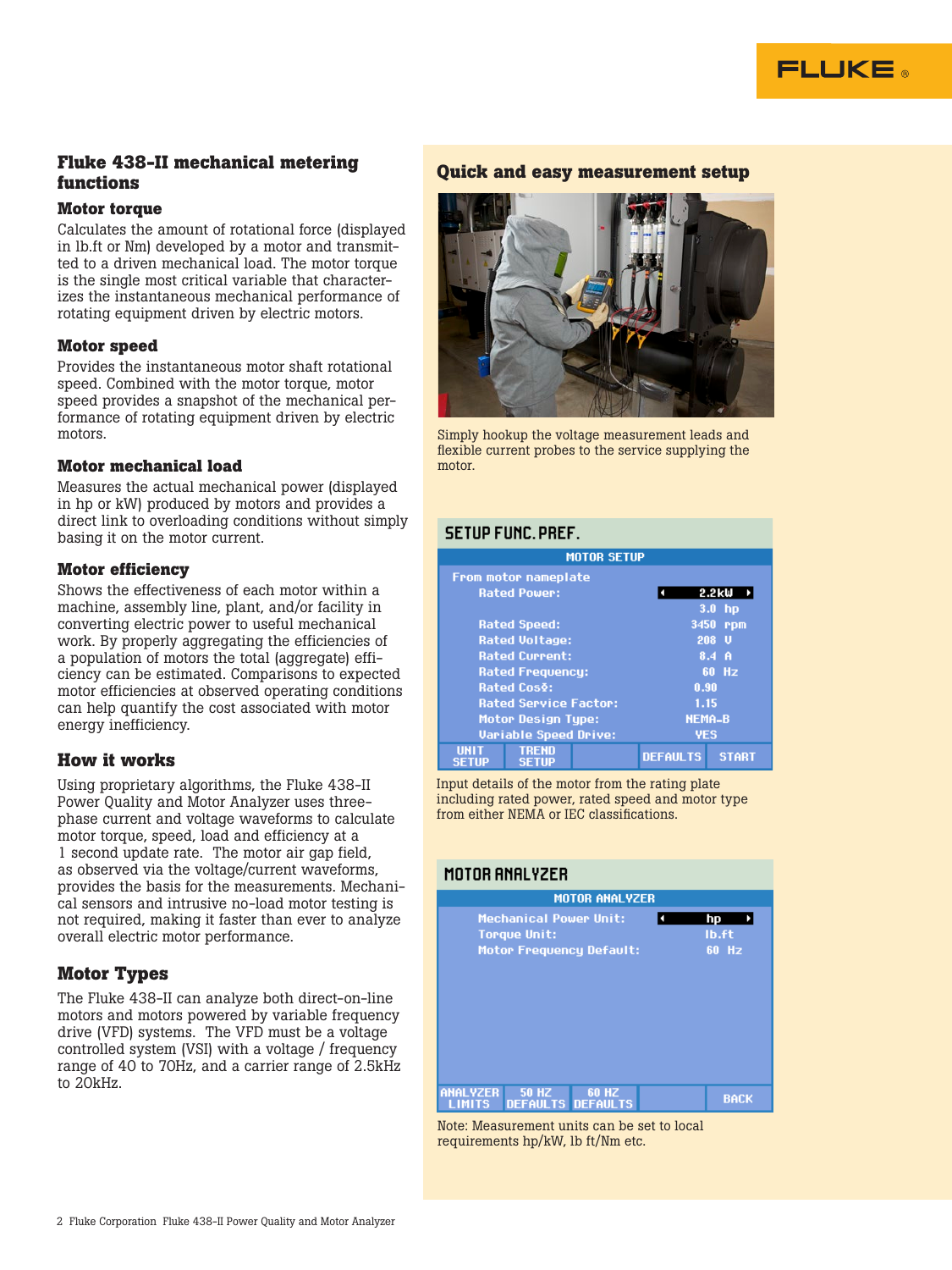

#### **Electrical motor analysis**

The Fluke 438-II provides a complete breakdown of electrical parameters. Prior to beginning motor analysis, it's recommended to make base line power quality measurements to assess the state of harmonics and unbalance on the electrical service output as these two properties can have a serious negative impact, on motor performance.

When in Motor Analysis mode, results are summarized for electrical performance, mechanical performance and derating (according to NEMA recommendations).

The easy to understand four-level color severity scale indicates motor performance in relation to the recommended electrical parameter levels including rated power, power factor, unbalance and harmonics.

For mechanical power you can instantly view the mechanical output power along with motor torque and speed. The mechanical output power is instantly compared with electrical power to provide you with live efficiency measurements. With this feature you can easily measure machine performance during each operation cycle.

The NEMA derating screen is updated as the load and the electrical conditions change, and each new measurement is plotted on the tolerance graph as a "+". In this example we can see that motor is within tolerance but is close to the service factor. This indicates that there may be a need for power quality mitigation, motor maintenance or some other performance improving adjustment. By frequently performing these tests over time, known benchmarks and performance trends can be created, enabling informed maintenance investment decisions.

#### MOTOR ANALYZER

| PUNI                            | ٥           | 0:01:55                 |                        |            |
|---------------------------------|-------------|-------------------------|------------------------|------------|
| <b>Electrical</b>               |             |                         |                        | % of rated |
| kW electr.                      | 2.083       | 93%                     |                        |            |
| PF full                         | 0.86        | 95%                     |                        |            |
| % Unbal.nema                    | 2           | 95%                     |                        |            |
| Harm.nEMA                       | 0.04        | 97%                     |                        |            |
| 02/12/16 15:10:08               | <b>208U</b> |                         | 60Hz 3.8 DELTA EN50160 |            |
| <b>ANALYZER</b><br><b>METER</b> |             | <b>NFMA</b><br>DERATING | MOTOR<br>SETTIP        | STOP       |

#### MOTOR ANAL VZER

| PuNI                             | ٥     | 0:01:26     |                        | <b>RAD</b> |  |
|----------------------------------|-------|-------------|------------------------|------------|--|
| Mechanical                       |       |             |                        | % of rated |  |
|                                  |       |             |                        |            |  |
| hp mech.                         | 2.013 | - 90%       |                        |            |  |
|                                  |       |             |                        |            |  |
| lb.ft. torque                    | 4.09  | 89%         |                        |            |  |
|                                  |       |             |                        |            |  |
| rpm speed                        | 3471  | 99%         |                        |            |  |
|                                  |       |             |                        |            |  |
| % efficiency                     | 82    |             |                        |            |  |
|                                  |       |             |                        |            |  |
| 02/12/16 15:07:35                | 208U  |             | 60Hz 3.8 DELTA EN50160 |            |  |
| <b>ANAL YZER</b><br><b>METER</b> |       | <b>NFMA</b> | MOTOR                  | STAP       |  |
| LIMITS                           |       | DERATING    | SETHE                  |            |  |

#### MOTOR ANALYZER

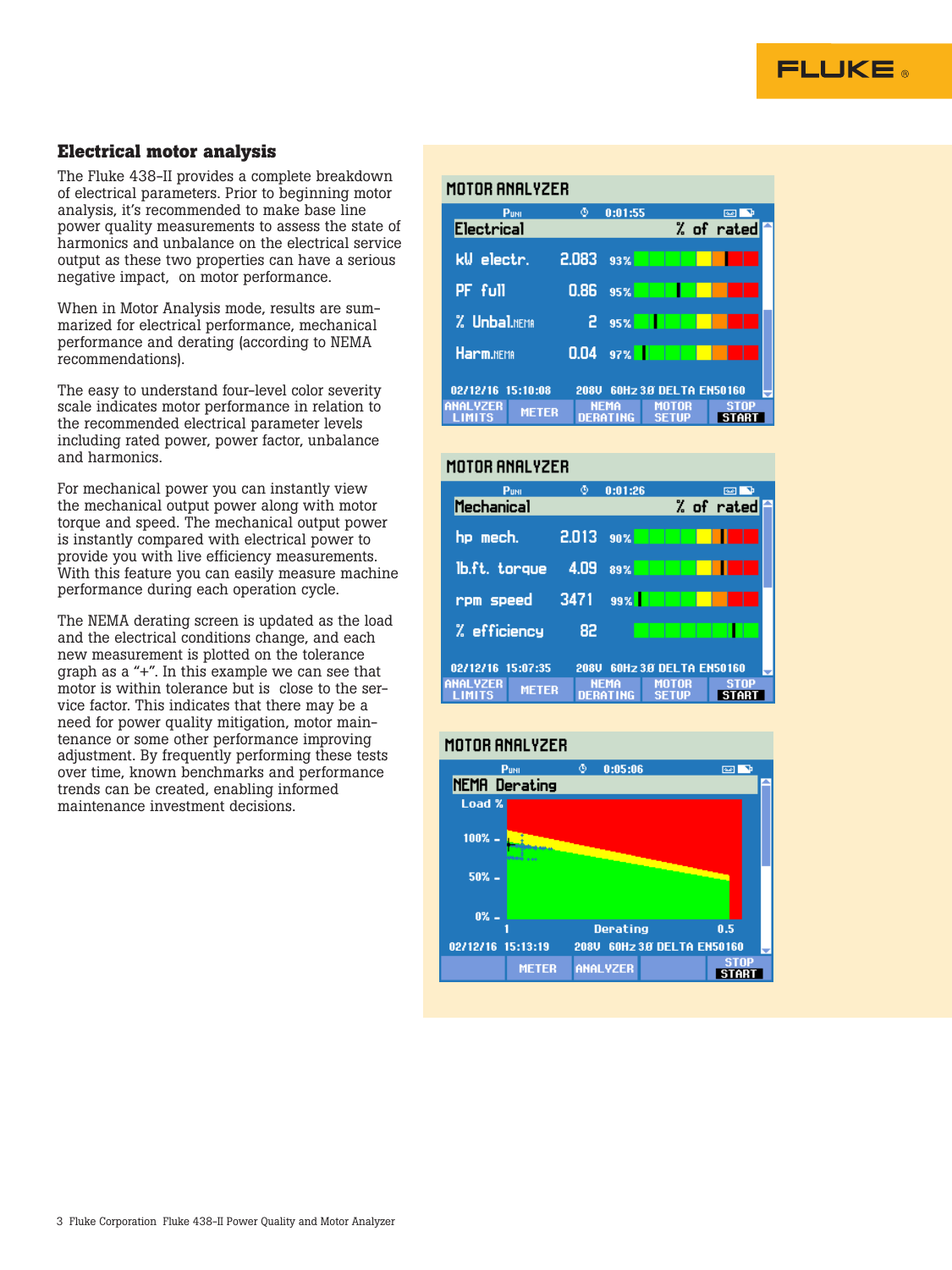

#### **Specifications**

| <b>Drive Measurement Details</b>              |                                  |  |  |
|-----------------------------------------------|----------------------------------|--|--|
| Motor Type                                    | 3 phase asynchronous (induction) |  |  |
| Power Source                                  | Variable Frequency Drive         |  |  |
| Motor Frequency Range                         | 40Hz to 70Hz                     |  |  |
| Over/Under Voltage from Nominal V/f Curve (%) | $-15\%$ to $+15\%$               |  |  |
| Carrier Frequency Range                       | $2.5kHz - 20kHz$                 |  |  |

| Variable speed drive technology that is covered by the 438-II |                                                                         |  |  |
|---------------------------------------------------------------|-------------------------------------------------------------------------|--|--|
| Inverter Type                                                 | VSI only (voltage controlled)*                                          |  |  |
| Control Method                                                | V/f control, open-loop vector, closed loop vector, drives with encoders |  |  |
| Frequency                                                     | 40 to 70 Hz                                                             |  |  |

\* VSI drives are the most common drives. The alternative CSI drives are used in higher power applications.

| Variable speed drive technology NOT covered by the 438-II |                                                      |  |  |
|-----------------------------------------------------------|------------------------------------------------------|--|--|
| Inverter Type                                             | CSI (current source inverter)                        |  |  |
| Motors type                                               | Non-synchronous (DC, stepper, permanent magnet etc.) |  |  |
| Motor Frequency                                           | $<$ 40 and $>$ 70 Hz                                 |  |  |

#### **Electrical**

For complete detailed electrical measurement specifications visit the Fluke website, or refer to Fluke 43x-II datasheet.

#### **Mechanical**

Mechanical measurements can be performed on motors with a 3 wire connection.

| <b>Motor measurement</b>            | Range                                        | <b>Resolution</b>        | <b>Accuracy</b>                                | <b>Default limit</b>                             |
|-------------------------------------|----------------------------------------------|--------------------------|------------------------------------------------|--------------------------------------------------|
| Mechanical motor<br>Power           | 0.7 kW to 746 kW<br>1 hp to 1000 hp          | $0.1$ kW<br>$0.1$ hp     | $± 3\%$ <sup>1</sup><br>$\pm 3\%$ <sup>1</sup> | $100\%$ = rated power<br>$100\%$ = rated power   |
| Torque                              | 0 Nm to 10 000 Nm<br>0 lb ft to 10 000 lb ft | $0.1$ Nm<br>$0.1$ lb ft  | $± 5\%$ <sup>1</sup><br>$± 5\%$                | $100\%$ = rated torque<br>$100\%$ = rated torque |
| rpm                                 | 0 rpm to 3600 rpm                            | 1 rpm                    | $± 3\%$ <sup>1</sup>                           | $100\%$ = rated rpm                              |
| Efficiency                          | 0% to 100%                                   | $0.1\%$                  | $± 3\%$                                        | <b>NA</b>                                        |
| Unbalance (NEMA)                    | 0% to 100%                                   | 0.10%                    | ± 0.15%                                        | 5%                                               |
| Harmonics Voltage<br>Factor (NEMA)* | 0 to 0.20                                    | $\overline{\phantom{0}}$ | ±1.5%                                          | 0.15                                             |
| Unbalance Derating<br>Factor        | $0.7$ to $1.0$                               | $\overline{\phantom{0}}$ | indicative                                     | <b>NA</b>                                        |
| Harmonics Derating<br>Factor*       | $0.7$ to $1.0$                               | $\overline{\phantom{0}}$ | indicative                                     | NA                                               |
| Total NEMA Derating<br>Factor*      | $0.5$ to $1.0$                               | $\overline{\phantom{0}}$ | indicative                                     | <b>NA</b>                                        |

1 Add 5 % error when selecting Motor design type Other

Specification valid for Motor Power > 30 % of rated power

Specification valid at stable operating temperature. Run the motor for at least 1 hour at full load

(2-3 hours if the motor is 50 HP or higher) to obtain stable temperature.

#### Notes:

• Supports motor design types NEMA A, B, C, D & E and IEC type H and N.

• Rated torque is calculated from rated power and rated speed.

• Update rate of Motor Measurements is 1x per second.

• Default Trend duration is 1 week.

\* Derating factors do not apply to motors powered by variable frequency drives.